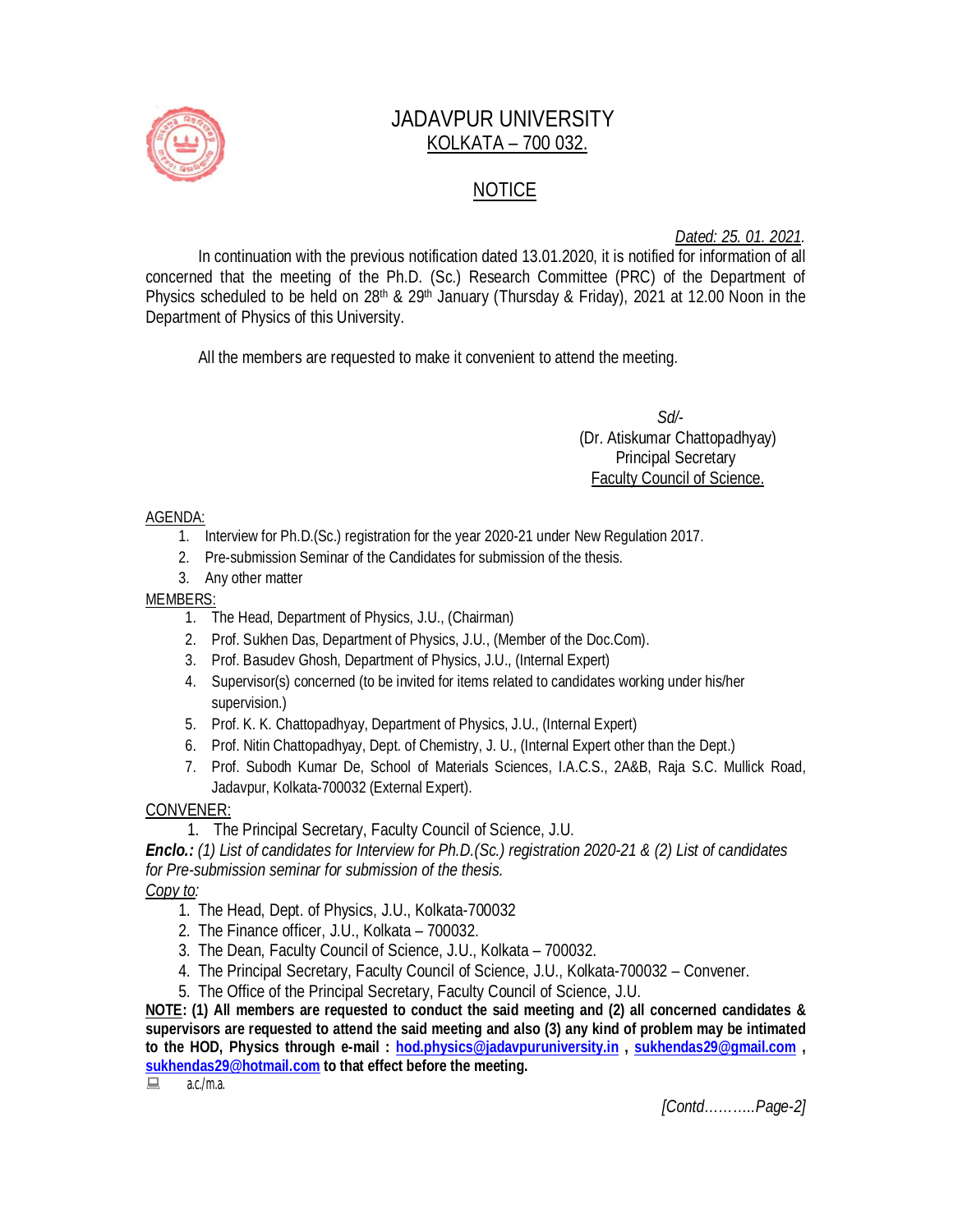*[Page-2]*

# **(1) LIST OF CANDIDATES FOR INTERVIEW FOR PH.D.(SC.) REGISTRATION FOR THE YEAR 20-21**

| <b>DEPARTMENT OF PHYSICS, As per vacancy below:</b> |                                             |                             |                            |                                                         |                                          |                                         |                        |          |
|-----------------------------------------------------|---------------------------------------------|-----------------------------|----------------------------|---------------------------------------------------------|------------------------------------------|-----------------------------------------|------------------------|----------|
| <b>Total</b><br><b>Department</b>                   |                                             | <b>General</b>              | <b>SC</b>                  | <b>ST</b>                                               | OBC-A                                    | OBC-B                                   | <b>PD</b>              |          |
| <b>Physics</b><br>67<br>36                          |                                             |                             | 15                         | 4                                                       | 7                                        | 5                                       | $3^*$                  |          |
| <b>VENUE : DEPT. OF PHYSICS</b>                     |                                             |                             | DATE: 29.01.2021           |                                                         |                                          | <b>TIME: 12-00 NOON</b>                 |                        |          |
| SI.<br>Name of the candidates                       |                                             |                             |                            | Name of the proposed<br>supervisor                      |                                          | Reference no. and date                  |                        | Category |
| No.<br>1.                                           |                                             |                             |                            | Dr. Avijit Mukherjee,                                   |                                          |                                         |                        | General  |
|                                                     | <b>Sri Kinsuk Roy</b>                       |                             |                            | Associate Professor, Dept.                              |                                          | dt.09.12.2020                           | FS/Ph.D/Phys./1/20-21  |          |
| [NET Qualified]                                     |                                             |                             | of Physics, J.U., Kolkata- |                                                         |                                          |                                         |                        |          |
|                                                     |                                             |                             |                            | 700032                                                  |                                          |                                         |                        |          |
| 2.                                                  |                                             | Sri Indrajit Mondal         |                            | Dr. Pabitra Kumar Paul,                                 |                                          |                                         | FS/Ph.D/Phys./2/20-21  | OBC-B    |
|                                                     |                                             | <b>INET, GATE &amp; SET</b> |                            | Associate Professor, Dept.                              |                                          | dt.11.12.2020                           |                        |          |
|                                                     | Qualified]                                  |                             |                            | of Physics, J.U., Kolkata-                              |                                          |                                         |                        |          |
|                                                     |                                             |                             |                            | 700032                                                  |                                          |                                         |                        |          |
| 3.                                                  | Smt. Shrabani                               |                             |                            | Prof. Nabin Baran Manik,                                |                                          |                                         | FS/Ph.D/Phys./3/20-21  | General  |
|                                                     |                                             | Guhathakurata               |                            | Dept. of Physics, J.U.,                                 |                                          | dt.16.12.2020                           |                        |          |
|                                                     |                                             | [NET & GATE Qualified]      |                            | Kolkata-700032                                          |                                          |                                         |                        |          |
| 4.                                                  | <b>Samiul Islam</b>                         |                             |                            | Dr. Saikat Kumar Seth,                                  |                                          |                                         | FS/Ph.D/Phys./4/20-21  | OBC-A    |
|                                                     |                                             | [NET & GATE Qualified]      |                            | Assistant Professor, Dept.                              |                                          | dt.16.12.2020                           |                        |          |
|                                                     |                                             |                             |                            | of Physics, J.U., Kolkata-                              |                                          |                                         |                        |          |
|                                                     |                                             |                             |                            | 700032                                                  |                                          |                                         |                        |          |
| 5.                                                  |                                             | Smt. Ipsita Mukherjee       |                            | Prof. Ajay Kumar Ghosh,                                 |                                          | FS/Ph.D/Phys./5/20-21                   |                        | General  |
|                                                     |                                             | [GATE Qualified]            |                            | Dept. of Physics, J.U.,                                 |                                          | dt.16.12.2020                           |                        |          |
|                                                     |                                             |                             |                            | Kolkata-700032                                          |                                          |                                         |                        |          |
| 6.                                                  | <b>Sri Alapan Pal</b>                       |                             |                            | Dr. Pabitra Kumar Paul,                                 |                                          | FS/Ph.D/Phys./6/20-21                   |                        | OBC-B    |
|                                                     |                                             | [NET & GATE Qualified]      |                            | Associate Professor, Dept.                              |                                          | dt.16.12.2020                           |                        |          |
|                                                     |                                             |                             |                            | of Physics, J.U., Kolkata-<br>700032                    |                                          |                                         |                        |          |
| 7.                                                  |                                             | Smt. Sangita Maiti          |                            | Dr. Soumen Mondal,                                      |                                          |                                         | FS/Ph.D/Phys./7/20-21  | SC.      |
|                                                     |                                             | [SET & GATE Qualified]      |                            | Assistant Professor, Dept.                              |                                          | dt.18.12.2020                           |                        |          |
|                                                     |                                             |                             |                            | of Physics, J.U., Kolkata-                              |                                          |                                         |                        |          |
|                                                     |                                             |                             |                            | 700032                                                  |                                          |                                         |                        |          |
| 8.                                                  |                                             | <b>Sri Akash Mitra</b>      |                            | Prof. Asim Kumar Ghosh,                                 |                                          |                                         | FS/Ph.D/Phys./8/20-21  | General  |
|                                                     |                                             | [JEST & GATE Qualified]     |                            |                                                         | Dept. of Physics, J.U.,<br>dt.18.12.2020 |                                         |                        |          |
|                                                     |                                             |                             |                            | Kolkata-700032                                          |                                          |                                         |                        |          |
| 9.                                                  |                                             | <b>Smt. Namrata Das</b>     |                            | Dr. Partha Pratim Ray,                                  |                                          | FS/Ph.D/Phys./9/20-21                   |                        | SC.      |
|                                                     |                                             | [NET Qualified]             |                            | Associate Professor, Dept.                              |                                          | dt.21.12.2020                           |                        |          |
|                                                     |                                             |                             |                            | of Physics, J.U., Kolkata-                              |                                          |                                         |                        |          |
|                                                     |                                             |                             |                            | 700032                                                  |                                          |                                         |                        |          |
| 10.                                                 | <b>Sri Nirmal Mondal</b>                    |                             |                            | Prof. Sanjay Kumar, Dept.                               |                                          | FS/Ph.D/Phys./10/20-21                  |                        | SC.      |
|                                                     | [NET Qualified]                             |                             |                            | of Physics, J.U., Kolkata-                              |                                          | dt.23.12.2020                           |                        |          |
| 11.                                                 |                                             |                             |                            | 700032<br>Prof. Sukhen Das, Dept. of                    |                                          |                                         | FS/Ph.D/Phys./11/20-21 | OBC-A    |
|                                                     | <b>Md. Minarul Saikh</b><br>[NET Qualified] |                             |                            |                                                         |                                          | dt.23.12.2020                           |                        |          |
| 12.                                                 |                                             | Sri Hirak Kumar Koley       |                            | Physics, J.U., Kolkata-32<br>Prof. Mitali Mondal, Dept. |                                          |                                         |                        | General  |
|                                                     |                                             | [NETGATE & SET Qualified]   |                            |                                                         |                                          | FS/Ph.D/Phys./12/20-21<br>dt.23.12.2020 |                        |          |
|                                                     |                                             |                             |                            | of Physics, J.U., Kolkata-<br>700032                    |                                          |                                         |                        |          |

*[Contd------- Page-3]*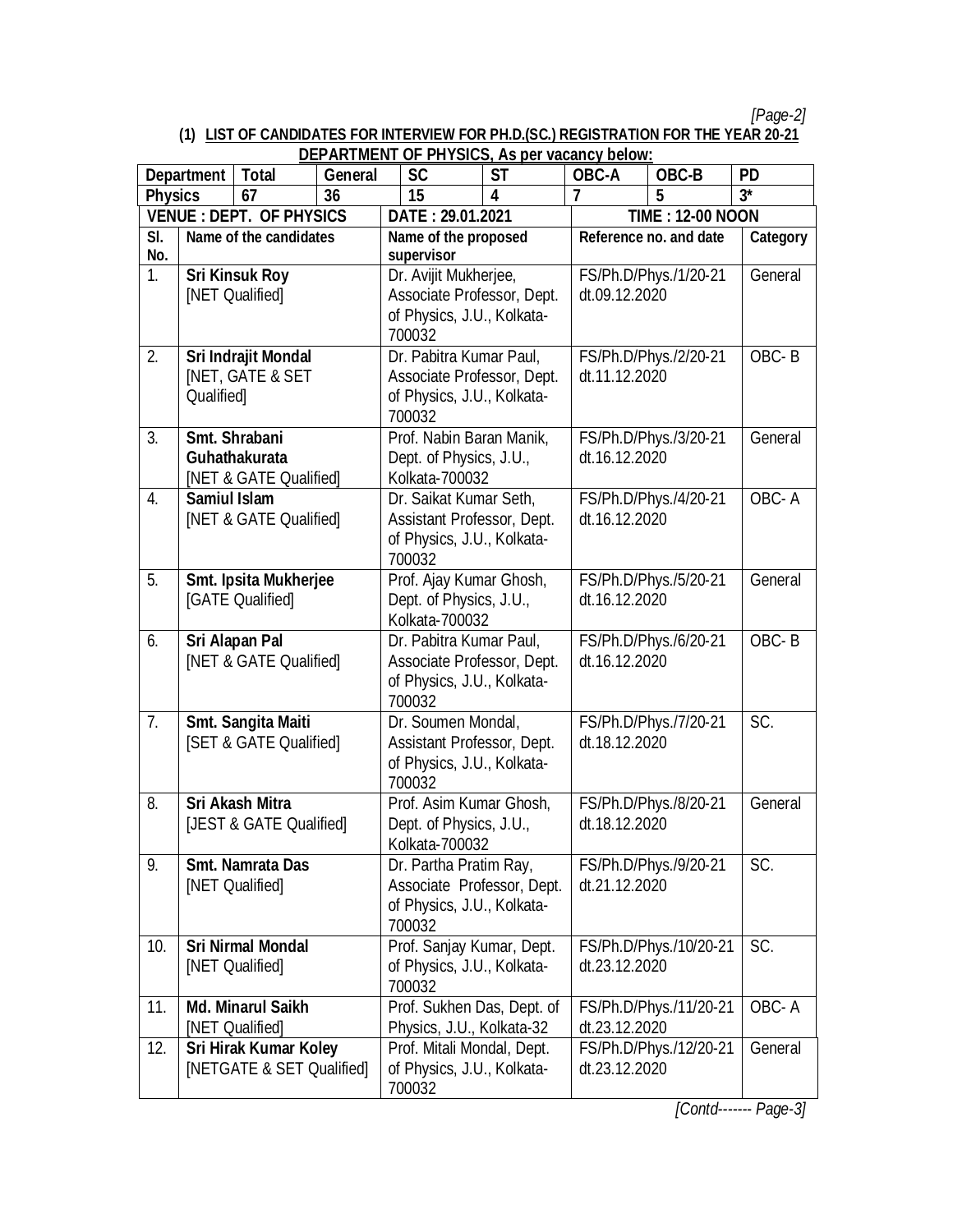| 13. | <b>Smt. Tanushri Das</b><br>[NET Qualified]                               | Dr. Chandan Kumar<br>Ghosh, Assistant<br>Professor, SMS&N, Dept.<br>of Physics, J.U., Kolkata-<br>700032 | FS/Ph.D/Phys./13/20-21<br>dt.30.12.2020 | General |
|-----|---------------------------------------------------------------------------|----------------------------------------------------------------------------------------------------------|-----------------------------------------|---------|
| 14. | <b>Sri Soumendra Nath</b><br><b>Bepari</b><br>[NET Qualified]             | Prof. Sanjay Kumar, Dept.<br>of Physics, J.U., Kolkata-<br>700032                                        | FS/Ph.D/Phys./14/20-21<br>dt.30.12.2020 | SC.     |
| 15. | Smt. Chirantana<br><b>Bhattacharjee</b><br>[GATE, JEST&WRET<br>Qualified] | Dr. Avijit Mukherjee,<br>Associate Professor, Dept.<br>of Physics, J.U., Kolkata-<br>700032              | FS/Ph.D/Phys./15/20-21                  | General |
| 16  | <b>Smt. Shilpa Maity</b><br>[WRET Qualified]                              | Dr. Sukhen Das,<br>Professor, Dept. of<br>Physics, J.U., Kolkata-<br>700032                              | FS/Ph.D/Phys./15/20-21                  | General |
| 17. | Sri Anandalal Gayen<br>[WRET Qualified]                                   | Dr. Sukhen Das,<br>Professor, Dept. of<br>Physics, J.U., Kolkata-<br>700032                              | FS/Ph.D/Phys./1/20-21<br>dt. 28.12.2020 | General |
| 18. | Smt. Amrita Banerjee<br>[WRET Qualified]                                  | Dr. Subhadipta<br>Mukhopadhyay, Associate<br>Professor, Dept. of<br>Physics, J.U., Kolkata-<br>700032    | FS/Ph.D/Phys./1/20-21<br>dt. 28.12.2020 | General |
| 19. | <b>Sri Krishnendu Ghorui</b><br>[WRET Qualified]                          | Dr. Bharati Tudu, Assistant<br>Professor, Dept. of<br>Physics, J.U., Kolkata-<br>700032                  | FS/Ph.D/Phys./1/20-21<br>dt. 23.12.2020 | General |
| 20. | Smt. Debbethi Bera<br>[WRET Qualified]                                    | Dr. Sukhen Das,<br>Professor, Dept. of<br>Physics, J.U., Kolkata-<br>700032                              | FS/Ph.D/Phys./1/20-21<br>dt. 23.12.2020 | General |
| 21. | <b>Smt. Moisilee Dutta</b><br>[WRET Qualified]                            | Dr. Sanjay Kumar,<br>Professor, Dept. of<br>Physics, J.U., Kolkata-<br>700032                            | FS/Ph.D/Phys./1/20-21<br>dt. 30.12.2020 | General |
| 22. | <b>Smt. Prantika Das</b><br>[WRET Qualified]                              | Dr. Saikat Kumar Seth,<br>Assistant Professor, Dept.<br>of Physics, J.U., Kolkata-<br>700032             | FS/Ph.D/Phys./1/20-21<br>dt. 30.12.2020 | General |
| 23. | Smt. Ishani Mitra<br>[WRET Qualified]                                     | Dr. Joydeep Chowdhury,<br>Professor, Dept. of<br>Physics, J.U., Kolkata-<br>700032                       | FS/Ph.D/Phys./1/20-21<br>dt. 30.12.2020 | General |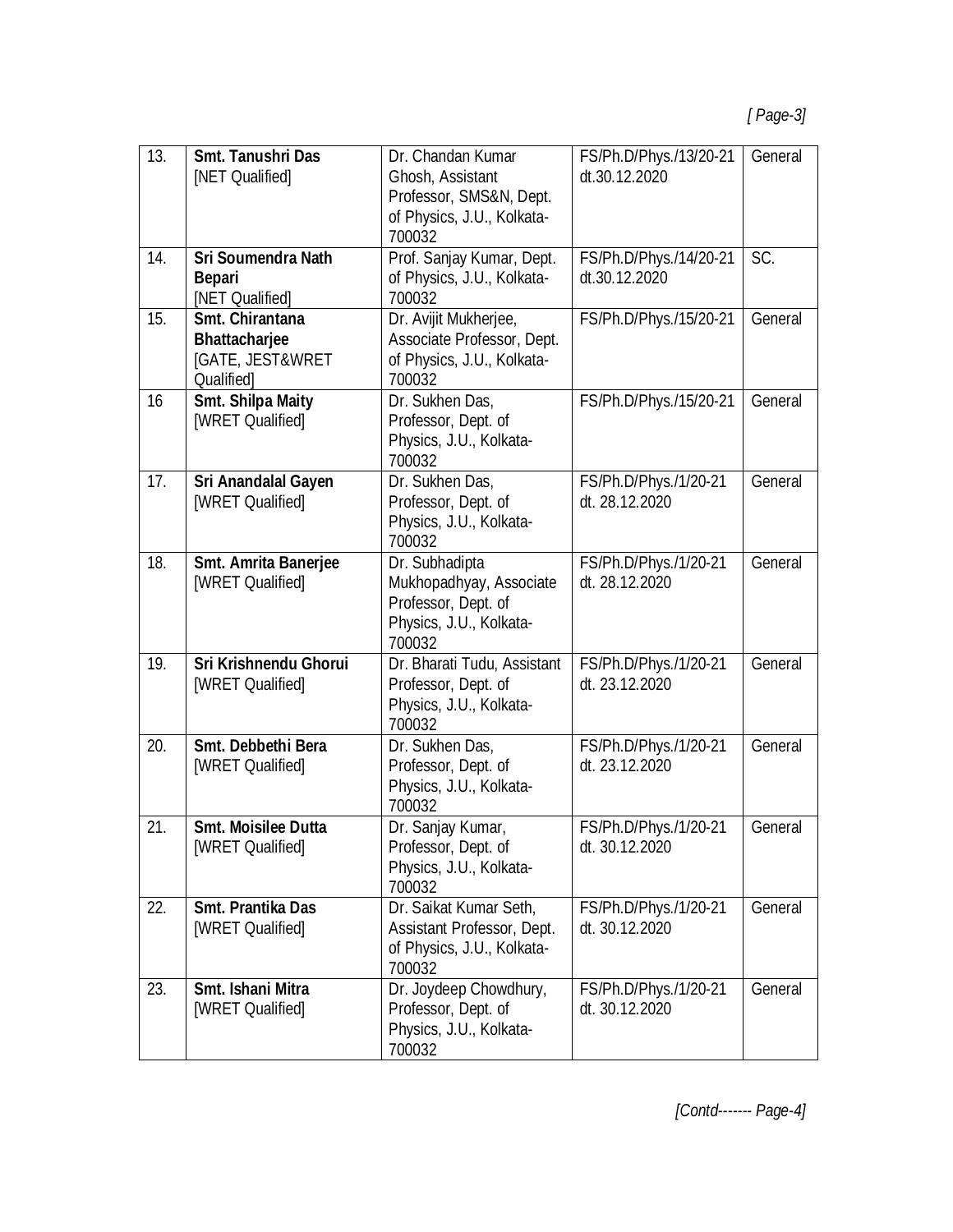## *[Page-4]*

| 24. | <b>Smt. Medha Basu</b>         | Dr. Kumardeb Banerjee       | FS/Ph.D/Phys./1/20-21 | General |
|-----|--------------------------------|-----------------------------|-----------------------|---------|
|     | [WRET Qualified]               | Professor, Dept. of         | dt. 30.12.2020        |         |
|     |                                | Instrumentation &           |                       |         |
|     |                                | Electronics Engg, J.U.,     |                       |         |
|     |                                | Kolkata-700032              |                       |         |
| 25. | Smt. Dipanwita Das             | Dr. Bharati Tudu, Assistant | FS/Ph.D/Phys./1/20-21 | General |
|     | [WRET Qualified]               | Professor, Dept. of         | dt. 31.12.2020        |         |
|     |                                | Physics, J.U., Kolkata-     |                       |         |
|     |                                | 700032                      |                       |         |
| 26. | <b>Smt. Biswarupa Paul Roy</b> | Dr. Sanjay Kumar,           | FS/Ph.D/Phys./1/20-21 | General |
|     | [WRET Qualified]               | Professor, Dept. of         | dt. 04.01.2021        |         |
|     |                                | Physics, J.U., Kolkata-     |                       |         |
|     |                                | 700032.                     |                       |         |

#### **(2) LIST OF CANDIDATES FOR PRE-SUBMISSION SEMINAR FOR SUBMISSION OF THE THESES DEPARTMENT OF PHYSICS**

|            | <b>VENUE: DEPT. OF PHYSICS</b>                                     | DATE: 28.01.2021                                                                                                                                                     |                                                                                                                                                               | <b>TIME: 12-00 NOON</b>        |                                                                            |  |  |  |
|------------|--------------------------------------------------------------------|----------------------------------------------------------------------------------------------------------------------------------------------------------------------|---------------------------------------------------------------------------------------------------------------------------------------------------------------|--------------------------------|----------------------------------------------------------------------------|--|--|--|
| SI.<br>No. | Name of the<br>candidates<br>[Index No]                            | Name of the<br>Supervisor/s                                                                                                                                          | <b>Proposed Title</b><br>of the Thesis                                                                                                                        | Date of<br><b>Registration</b> | Date of<br><b>Publication</b><br>of Course<br><b>Work</b><br><b>Result</b> |  |  |  |
| 1.         | <b>Sri Somen Goswami</b><br>[Index No.:<br>185/16/Phys./25]        | Prof. Sanjay Kumar,<br>Dept. of Physics,<br>J.U., Kolkata-700032                                                                                                     | "Design,<br>Synthesis and<br>Study of<br>Functional<br>Properties of<br>Some Novel<br>Metal Organic<br>Materials Using<br>Crystal<br>Engineering<br>Approach" | 10.11.2016                     | 10.01.2017                                                                 |  |  |  |
| 2.         | <b>Sri Shatadru</b><br>Chaudhuri<br>[Index No.:<br>36/17/Phys./25] | Prof. Basudev<br>Ghosh, Dept. of<br>Physics, J.U.,<br>Kolkata-700032 and<br>Prof. A Roy<br>Chowdhury, Ex-<br>Professor, Dept. of<br>Physics, J.U.,<br>Kolkata-700032 | "On some non-<br>linear aspects<br>of classical and<br>quantum<br>plasma"                                                                                     | 12.05.2017                     | 16.09.2020                                                                 |  |  |  |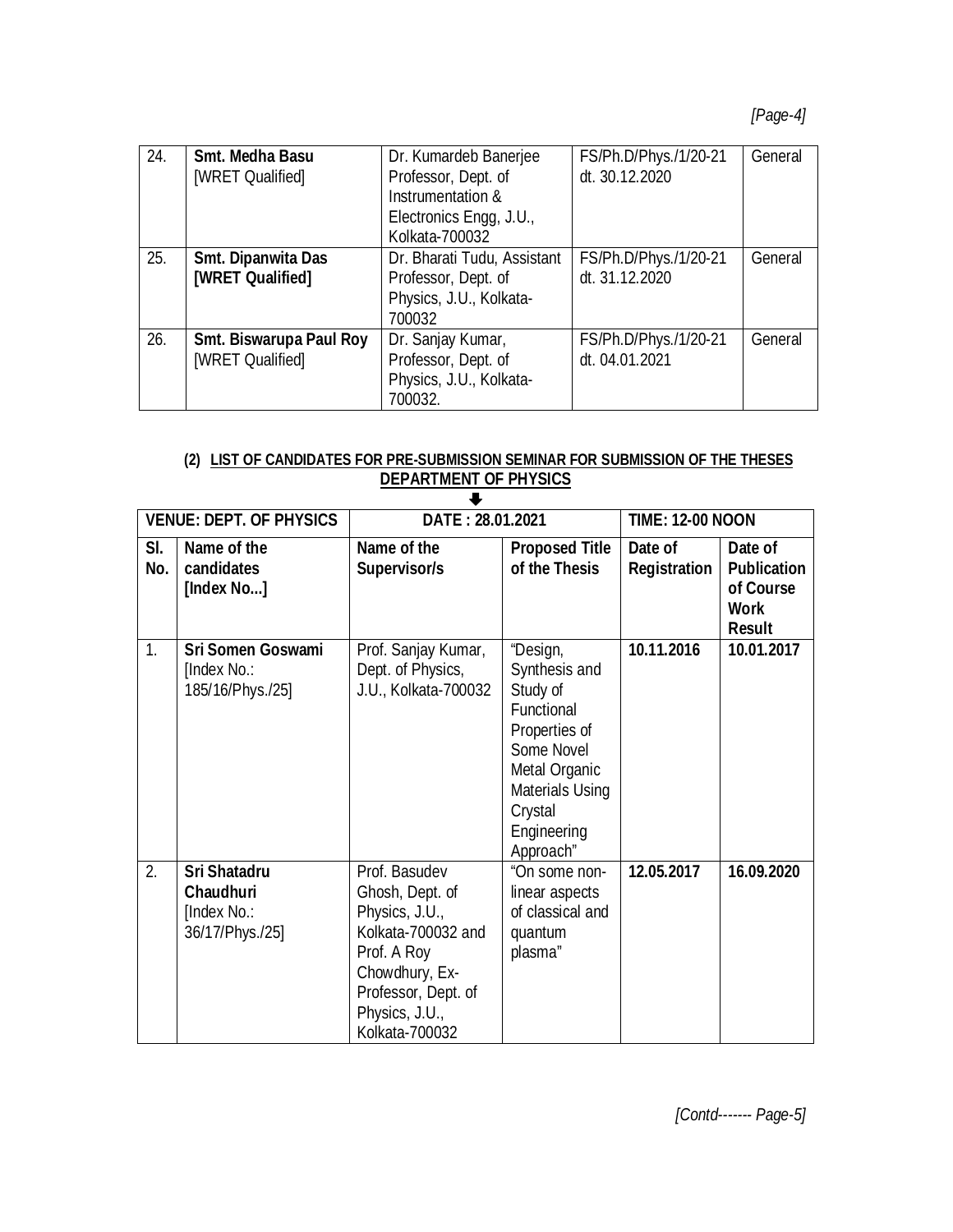| $\overline{3}$ . | Sri Sayan Kalyan         | Prof. Pravash       | "Characterization  | 14.06.2013 | 10.01.2017 |
|------------------|--------------------------|---------------------|--------------------|------------|------------|
|                  | Chandra                  | Chandra             | of Tearing         |            |            |
|                  | [Index No.:              | Chakraborti, Dept.  | Resistance of      |            |            |
|                  | 155/14/Phys./23]         | of Metallu. And     | Automotive         |            |            |
|                  | Mob:- 9748874231         | Material Engg.,     | <b>Grade Steel</b> |            |            |
|                  | sayan.physics@gmail.com  | J.U., Kolkata-      | Sheets"            |            |            |
|                  |                          | 700032 and Dr.      |                    |            |            |
|                  |                          | Saradindukumar      |                    |            |            |
|                  |                          |                     |                    |            |            |
|                  |                          | Ray, Former         |                    |            |            |
|                  |                          | Ministry of Steel   |                    |            |            |
|                  |                          | Chair Professor,    |                    |            |            |
|                  |                          | Dept. of Metallu.   |                    |            |            |
|                  |                          | <b>And Material</b> |                    |            |            |
|                  |                          | Engg., J.U.,        |                    |            |            |
|                  |                          | Kolkata-700032      |                    |            |            |
| 4.               | Sri Soumen Singha        | Prof. Sanjay        | "A                 | 16.04.2014 | 31.10.2014 |
|                  | [Index No.:              | Kumar, Dept. of     | comprehensive      |            |            |
|                  | 55/14/Phys./23]          | Physics, J.U.,      | study of crystal   |            |            |
|                  |                          | Kolkata-700032      | structure and      |            |            |
|                  |                          |                     | properties         |            |            |
|                  |                          |                     | related to it for  |            |            |
|                  |                          |                     | some metal-        |            |            |
|                  |                          |                     | organic materials  |            |            |
|                  |                          |                     | and                |            |            |
|                  |                          |                     | semiconducting     |            |            |
|                  |                          |                     | organic            |            |            |
|                  |                          |                     | cocrystals/salts   |            |            |
|                  |                          |                     | in context of      |            |            |
|                  |                          |                     | their application  |            |            |
|                  |                          |                     | potential"         |            |            |
| 5.               | <b>Smt. Soumi Halder</b> | Dr. Partha Pratim   | "Realization of    | 02.11.2015 | 10.01.2017 |
|                  | [Index No.:              | Ray, Associate      | inorganic and      |            |            |
|                  | 233/15/Phys./24]         | Professor, Dept. of | hybrid             |            |            |
|                  |                          | Physics, J.U.,      | semiconducting     |            |            |
|                  |                          | Kolkata-700032      | photosensitive     |            |            |
|                  |                          |                     | materials based    |            |            |
|                  |                          |                     | thin film active   |            |            |
|                  |                          |                     | devices"           |            |            |
| 6.               | Sri Somsubhra Saha       | Prof. Joydeep       | "Fabrication of    | 15.04.2016 | 10.01.2017 |
|                  | [Index No.:              | Chowdhury, Dept.    | highly ordered     |            |            |
|                  | 38/16/Phys./24]          | of Physics, J.U.,   | <b>SERS</b> active |            |            |
|                  |                          | Kolkata-700032      | substrates using   |            |            |
|                  |                          |                     | self-assembly      |            |            |
|                  |                          |                     | and Langmuir-      |            |            |
|                  |                          |                     | Blodgett           |            |            |
|                  |                          |                     | deposition         |            |            |
|                  |                          |                     | technique"         |            |            |

*[Contd------- Page-6]*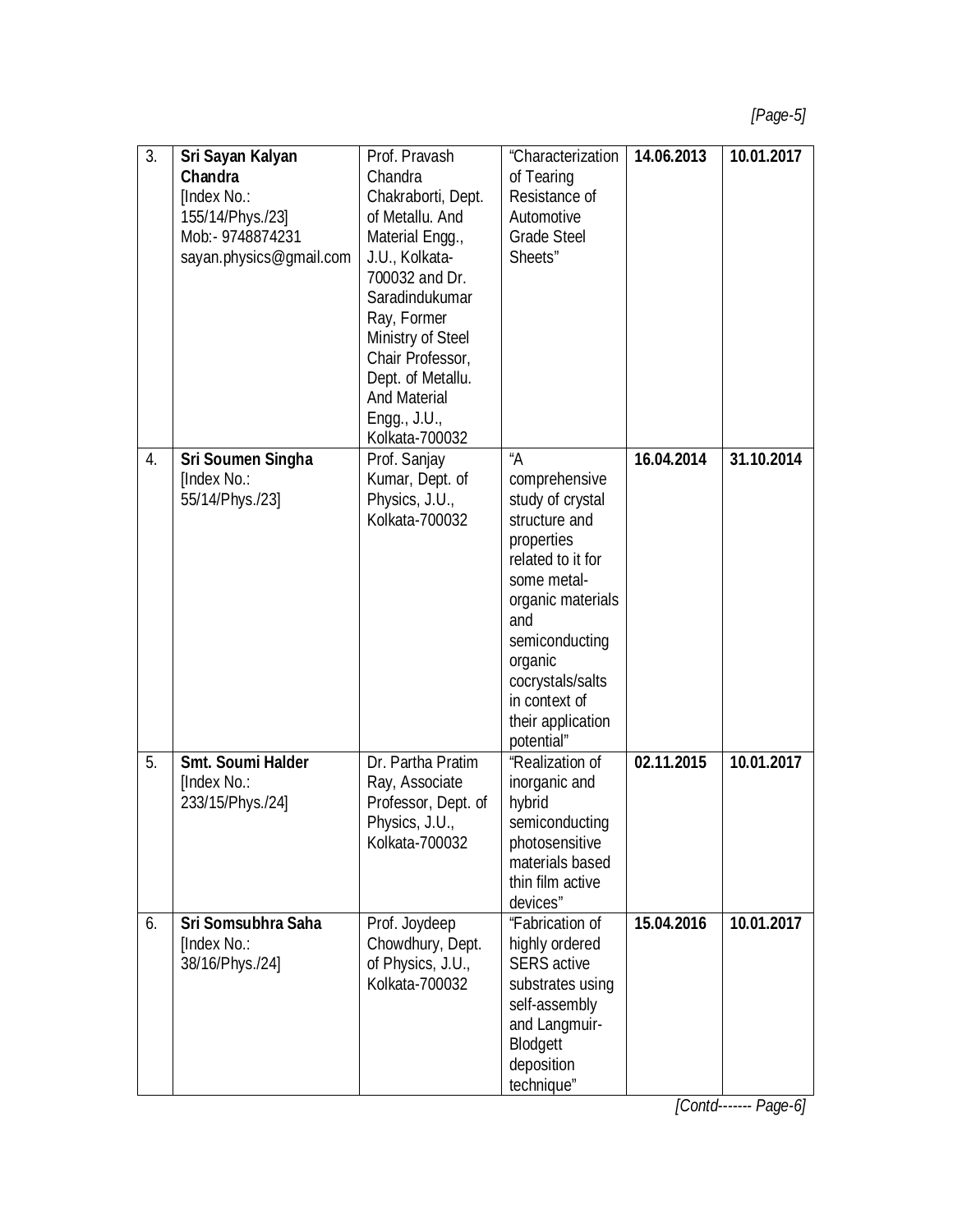| $\overline{7}$ . | Sri Akila Gajanan                                                                        | Dr. K. Annapurna,     | "Synthesus and                | 12.04.2016 | 10.01.2017 |
|------------------|------------------------------------------------------------------------------------------|-----------------------|-------------------------------|------------|------------|
|                  | Prabhudessai                                                                             | Principal Scientist,  | Investigation of              |            |            |
|                  | [Index No.:                                                                              | C.G.C.R.I., 196, Raja | multicomponent                |            |            |
|                  | 28/16/Phys./26]                                                                          | S.C. Mullick Road,    | chalcogenide                  |            |            |
|                  | Mob:- 9331798922                                                                         | Jadavpur, Kolkata-    | glasses for                   |            |            |
|                  | akila912@yahoo.com                                                                       | 700032                | mid/far infrared              |            |            |
|                  |                                                                                          |                       | transmission and              |            |            |
|                  |                                                                                          |                       | electrical                    |            |            |
|                  |                                                                                          |                       | properties"                   |            |            |
| 8.               | <b>Subiah Helal Arzoo</b>                                                                | Prof. Brajadulal      | "Combined                     | 28.04.2017 | 12.03.2018 |
|                  | [Index No.:                                                                              | Chattopadhyay,        | antihyperglycemic             |            |            |
|                  | 16/17/Phys./25]                                                                          | Dept. of Physics,     | efficacy of                   |            |            |
|                  | Mob:- 8420613015                                                                         | J.U., Kolkata-700032  | Gymnadenia                    |            |            |
|                  | subi.arzoo@gmail.com                                                                     |                       | orchidis Lindl and            |            |            |
|                  |                                                                                          |                       | pumpkin seed on               |            |            |
|                  |                                                                                          |                       | induced diabetic              |            |            |
|                  |                                                                                          |                       | mice"                         |            |            |
| A                | NOTE: It may kindly be noted that the following candidates have registered under New     |                       |                               |            |            |
|                  | Regulation 2017. Hence, their Pre-submission seminar should be processed through RAC,    |                       |                               |            |            |
|                  |                                                                                          |                       |                               |            |            |
|                  | if the RAC approved their Pre-submission seminar for submission of the theses then their |                       |                               |            |            |
|                  | cases may be noted in the PRC which may be processed accordingly as per rules.           |                       |                               |            |            |
| 9.               | <b>Sri Abhishek Sasmal</b>                                                               | Dr. Shrabanee Sen,    | "Design and                   | 23.02.2018 | 15.05.2019 |
|                  | [Index No.:                                                                              | Principal Scientist,  | fabrication of                |            |            |
|                  | 83/18/Phys./25]                                                                          | C.G.C.R.I., 196, Raja | <b>PVDF</b> - Metal           |            |            |
|                  | Mob.: 9647050944                                                                         | S.C. Mullick Road,    | Oxide based                   |            |            |
|                  |                                                                                          | Jadavpur, Kolkata-    | Flexible                      |            |            |
|                  |                                                                                          | 700032 and Dr. P.     | Composites for                |            |            |
|                  |                                                                                          | Sujata Devi, Sr.      | Nanogenerator                 |            |            |
|                  |                                                                                          | Principal Scientist,  | Application"                  |            |            |
|                  |                                                                                          | CSTD, CSIR-NIIST,     |                               |            |            |
|                  |                                                                                          | Thiruvananthapuram-   |                               |            |            |
|                  |                                                                                          | 695019, Kerala, India |                               |            |            |
| 10.              | <b>Sri Biswajit Mahanty</b>                                                              | Dr. Subrata Sarkar,   | "Mechanical                   | 08.02.2018 | 15.05.2019 |
|                  | [Index No.:                                                                              | Assistant Professor,  | Energy                        |            |            |
|                  | 31/18/Phys./25]                                                                          | Dept. of Physics,     | Harvesting for IoT            |            |            |
|                  |                                                                                          | J.U., Kolkata-700032  | <b>Based Self-</b>            |            |            |
|                  |                                                                                          |                       | <b>Powered Sensors</b>        |            |            |
|                  |                                                                                          |                       | in Health-Care<br>Monitoring" |            |            |